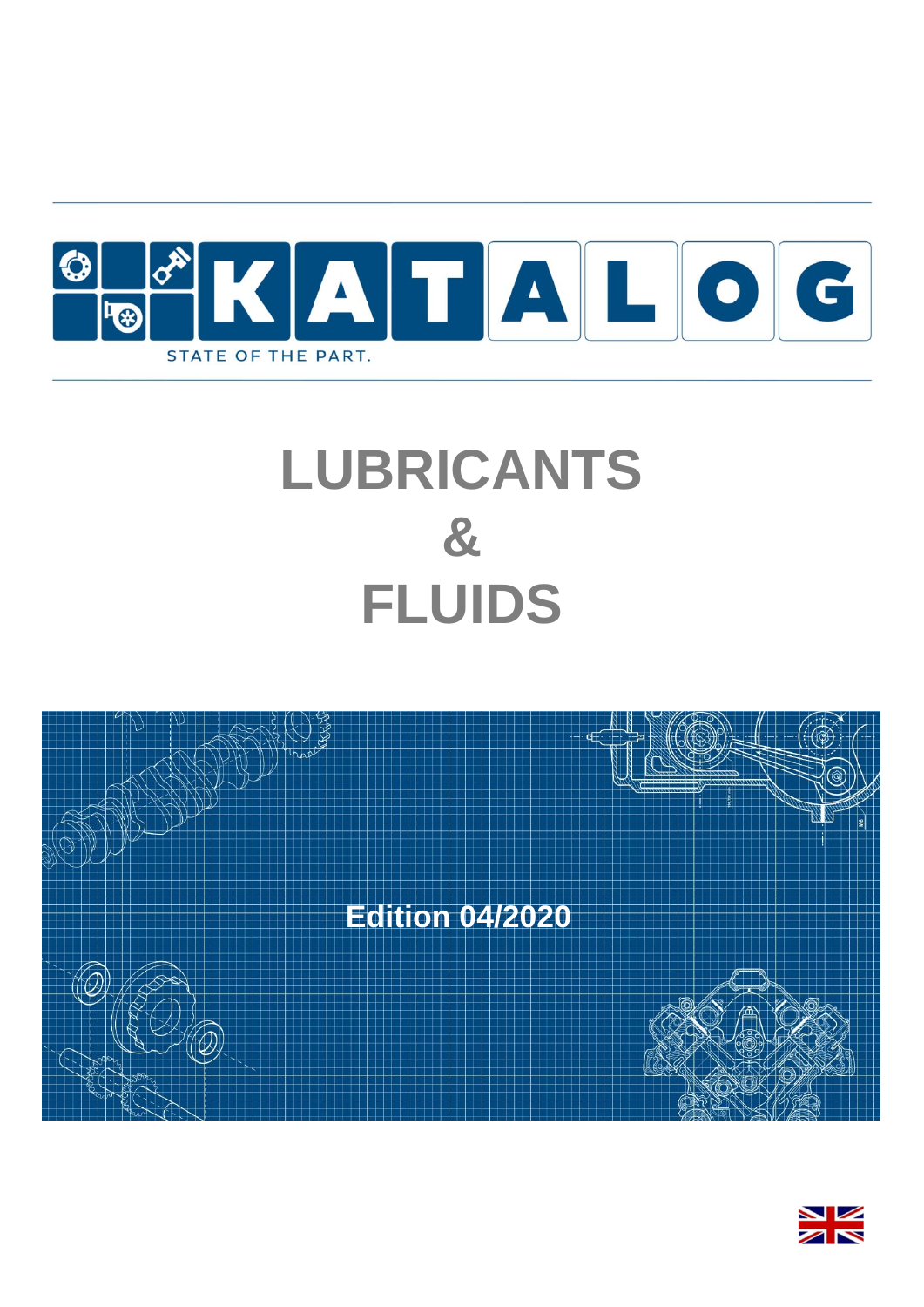

Seit über 40 Jahren gilt KISTENMACHER AUTO + TECHNIK als zuverlässiger Partner im Independent Aftermarket und zeichnet sich durch seine hohen Ansprüche aus. Mit der Marke KAT setzt KISTENMACHER dabei auf eine Qualität, der weltweit ein vorzüglicher Ruf vorauseilt – Qualität nach deutschem Standard.



KISTENMACHER AUTO + TECHNIK has been a reliable partner in the independent aftermarket for over 40 years and is characterized by its high standards. With the KAT brand, KISTENMACHER can be depended on to provide the quality for which Germany has acquired a worldwide reputation.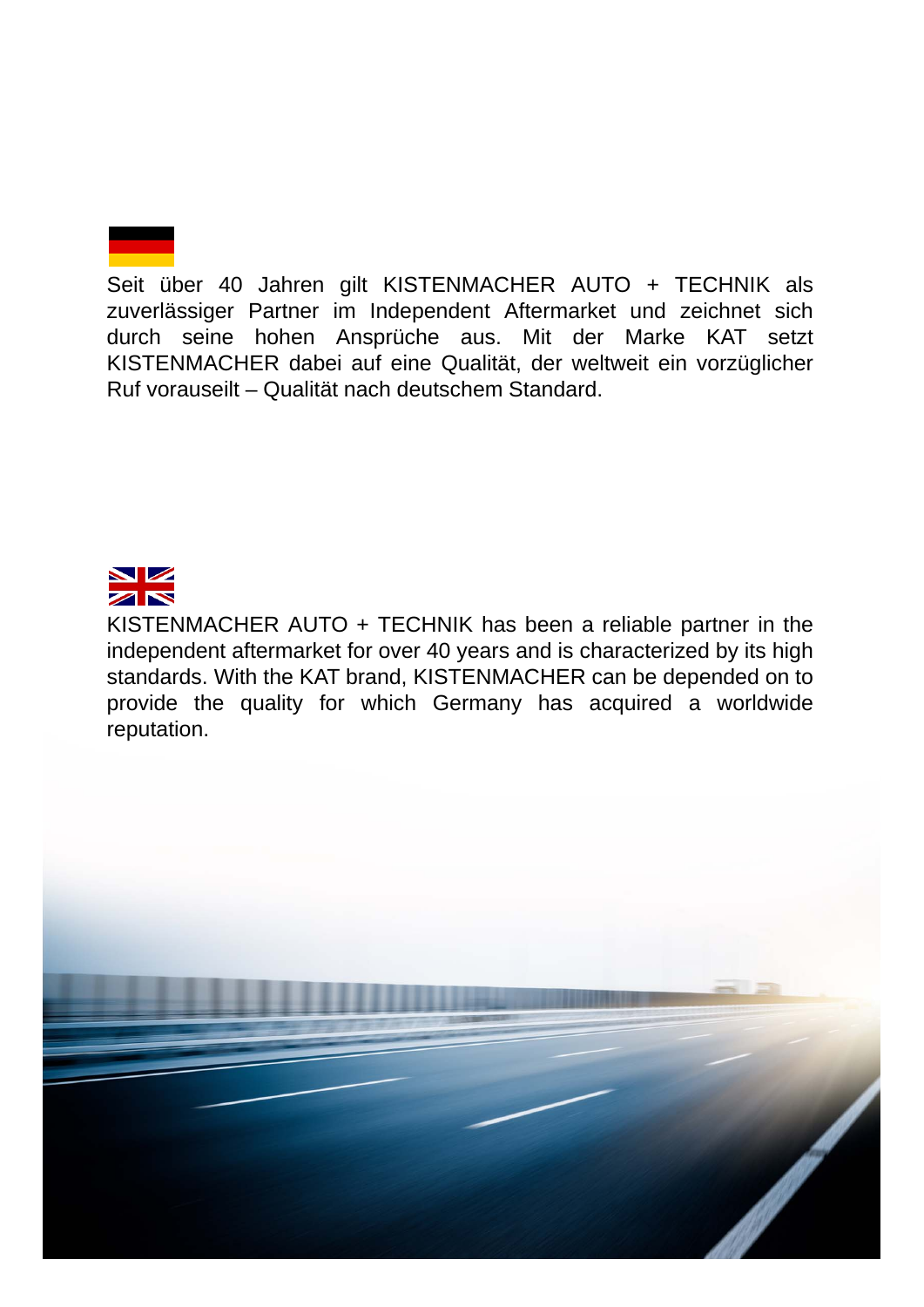

# **Lubricants & Fluids**

#### **KISTENMACHER AUTO + TECHNIK**

has launched its lubricant and fluid range for passenger cars, light commercial vehicles (LCV) and heavy commercial vehicles (HCV).

The **KAT – STATE OF THE PART.** fluids range consists of:

| • Engine Oil               | $2 - 3$ |
|----------------------------|---------|
| • ATF Gear Oil             | $4 - 7$ |
| • Central Hydraulic Fluid  | 8       |
| • Brake Fluid              | 9       |
| • Coolant – Antifreeze     | 10      |
| • AdBlue®                  | 11      |
| <b>Grease</b><br>$\bullet$ | 12      |

**KAT – STATE OF THE PART.** fluids offer a competitive price – performance ratio with **MADE IN GERMANY** quality, know how and reliability.

Our lubricants and fluids are of uncompromising quality to fulfill the various specifications and extreme conditions of the Original Equipment Manufacturers (OEMs).

They are designed to exceed international industry norms and are in line with the high level OEM performance requirements.

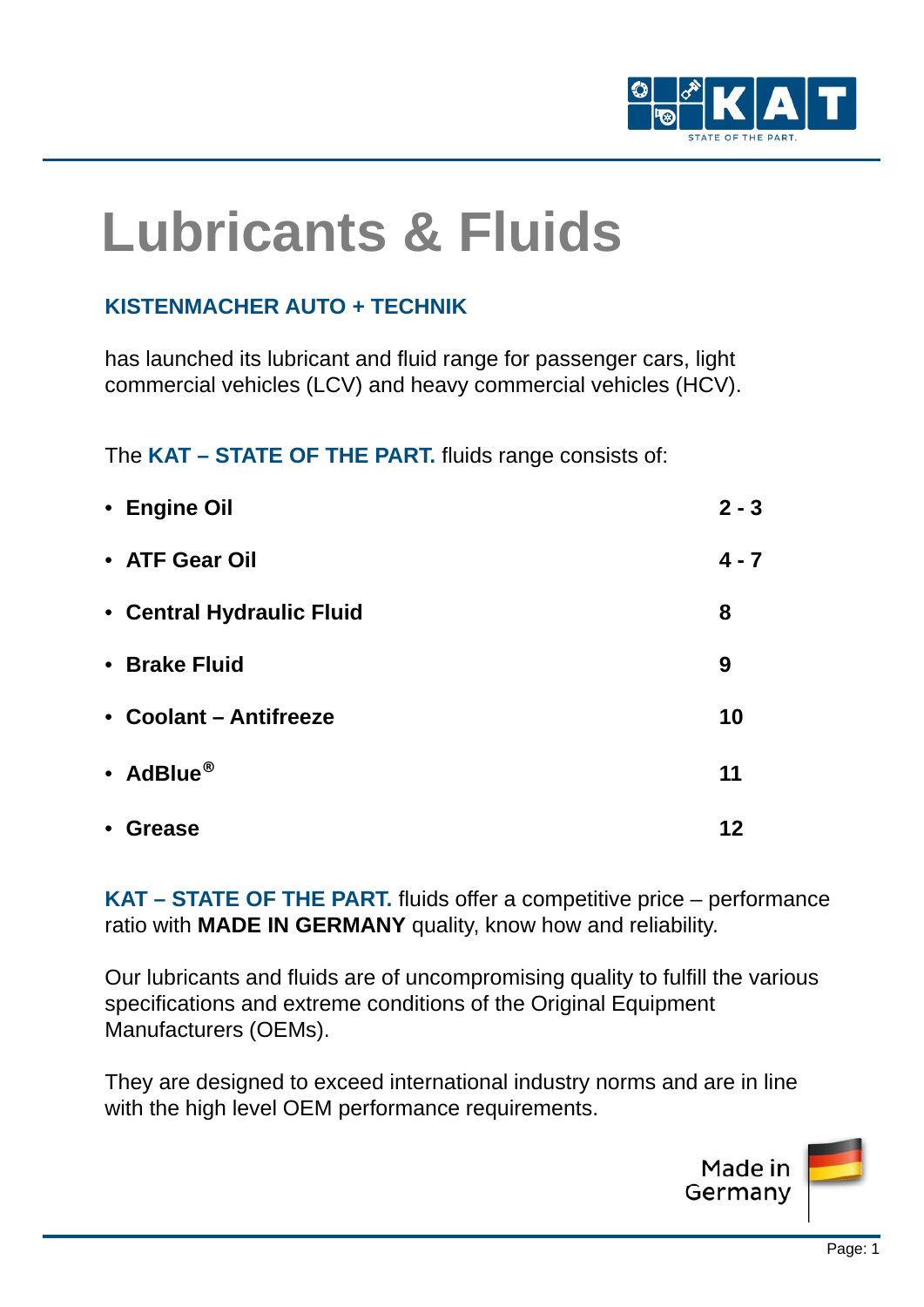# **Engine Oil**

# **Passenger Cars Light Commercial Vehicles**

# **3130530001/LL**

# **Longlife 5W-30**

Classification: **ACEA C3 / C2 / API SN / ILSAC GF-5 JASO DL-1**

**MB 229.51/229.31 / BMW Longlife-04 VW 502 00/505 01 / GM Dexos® 2 / PSA B71 2290**

**Colour: amber / Packaging: 1.0L**

## **3130540001/LL**

# **Longlife 5W-40**

Classification: **ACEA A3 / B4 / API SN/CF**

**BMW Longlife-01 / MB 229.3/226.5 / Porsche A40 VW 502 00/505 00 / Fiat 9.55535-M2 GM LL-B-025 / Renault RN0700/RN0710**

**Colour: amber / Packaging: 1.0L**

## **3131040001**

## **10W-40**

Classification: **API / SL/CF**

**MB 229.1 / VW 505 00**

**Colour: amber / Packaging: 1.0L**







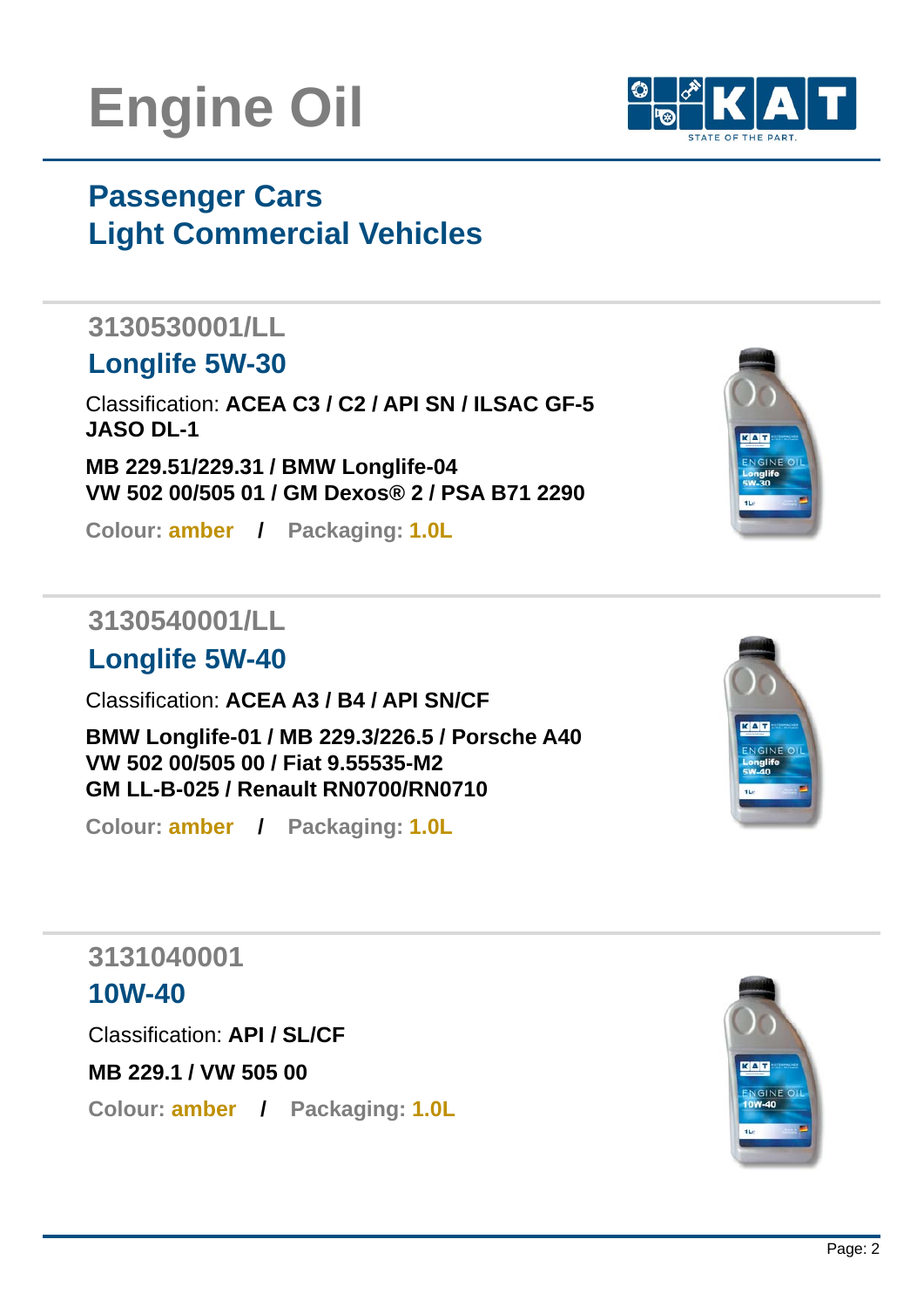



# **Light Commercial Vehicles Heavy Commercial Vehicles**

# **3131540020**

### **Truck 15W-40**

Classification: **ACEA A3 / B4 / E7/ API CI-4 / SL JASO DH-1**

**MB 228.3/229.1 / Mack EO-N/EO-M Plus / MAN M3275 Renault VI RLD-2 / Volvo VDS-3 Cummins CES 20076/20077/20078 / Caterpillar ECF-1a ECF-2 / MTU Typ 2**



### **3132050020**

#### **Truck 20W-50**

Classification: **ACEA A3 / B4 / ACEA / E7 API CI-4 / SL**

**MB 228.3/229.1 / MAN M 3275 / Volvo VDS-2 Cummins CES 20076/20077/20078 / Deutz DQC-II-10 Detroit Diesel DDC 93K215**

**Colour: amber / Packaging: 20.0L**



All **KAT – STATE OF THE PART.** Engine Oils are available in various packaging sizes. 1.0L / 4.0L / 5.0L / 20.0L for regular oil changes and 205L for commercial clients.

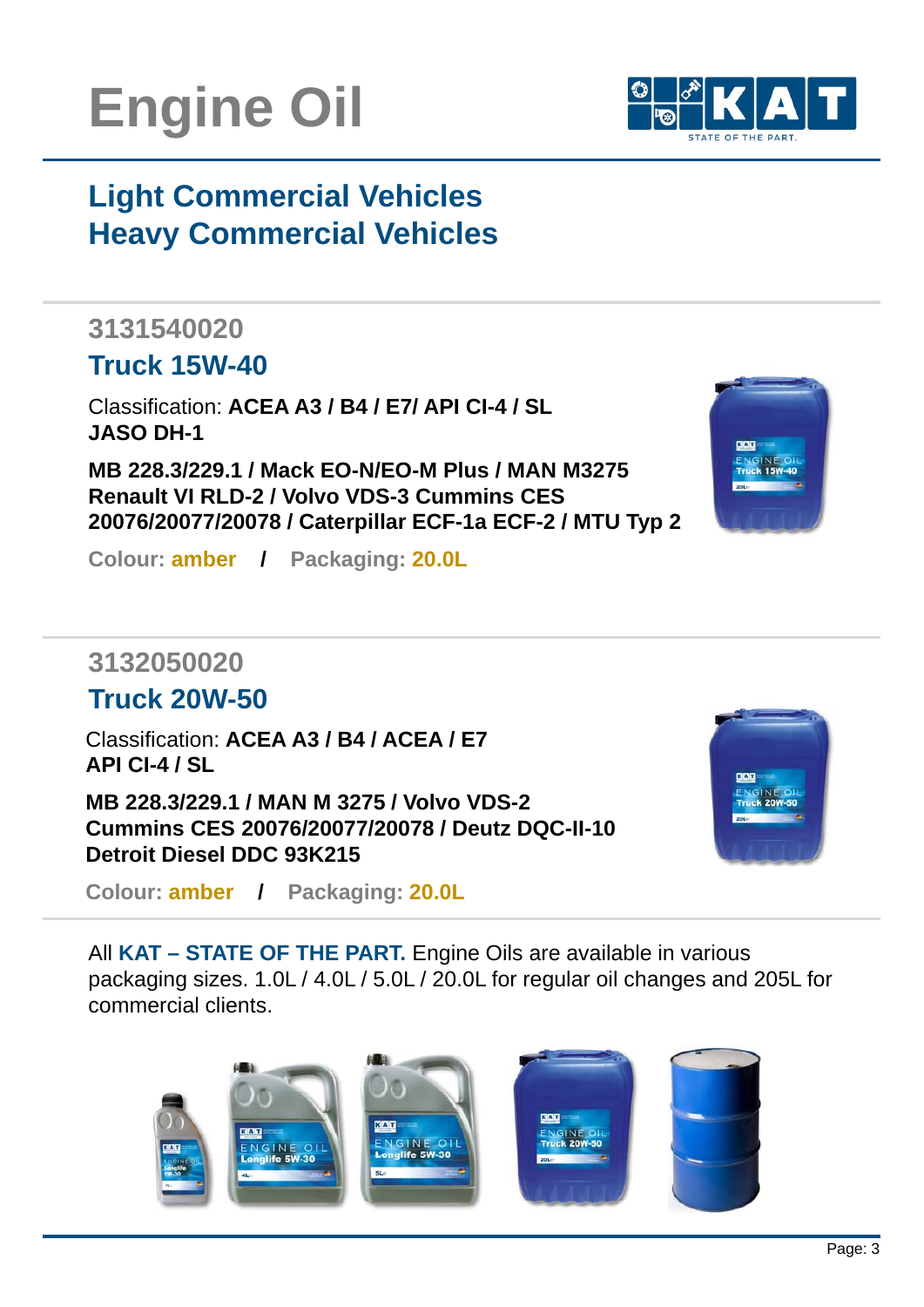



# **Passenger Cars Light Commercial Vehicles**

## **3160800001**

#### **8 HP**

**BMW L 12108 (83 22 2 152 426), BMW 83 22 2 305 397, BMW 83 22 2 289 720 (ATF3+), BMW 83 22 0 142 516 VW Audi G 060 162 / G 055 162/ G 055 540 / Chrysler 68157995AA / Fiat 9.55550-AV5 / Honda ATF-Type 3.1 Jaguar 02JDE 26444, Fluid 8432 / Land Rover LR 023288, LR 232289 / Maserati 231603 / Mopar 68157995AA ZF LG Fluid 8 (S671 090 312), ZF LG Fluid 9 (AA01.500.001)**



**Colour: green / Packaging: 1.0L**

# **3169100001**

### **CVT**

**BMW 83 22 0 429 154 / 83 22 0 429 159 / Chrysler Dodge Jeep NS-II / Daihatsu Ammix CVTF DC/DFC/DFE/TC Ford CVT 23 WSS-M2C928-A / GM/Saturn DEX-CVT Honda HMMF (without starting clutch) / HCF2 / ATF Z1 Hyundai/Kia SP III (CVT model)/ JASO M358 / Mazda JWS 3320 / MB 236.20 / Mini Cooper EZL799 / EZL 799A Mitsubishi NS-II / SP-III (only in CVT) / CVT-J1/J4/J4+ Mopar CVTF+4 / Nissan NS-I/NS-II/NS-III / Subaru ECVT/iCVT/iCVT FG/NS-II / Subaru Lineartronic HighTorque (HT) CVTF / Subaru Lineartronic chain CVTF/CVTF II / Suzuki CVTF TC / CVT Green 1 / Green 2 Green 1V / NS-II / Toyota CVTF TC / CVTF FE / VW Audi G 052 180 / G052 516**



**Colour: amber / Packaging: 1.0L**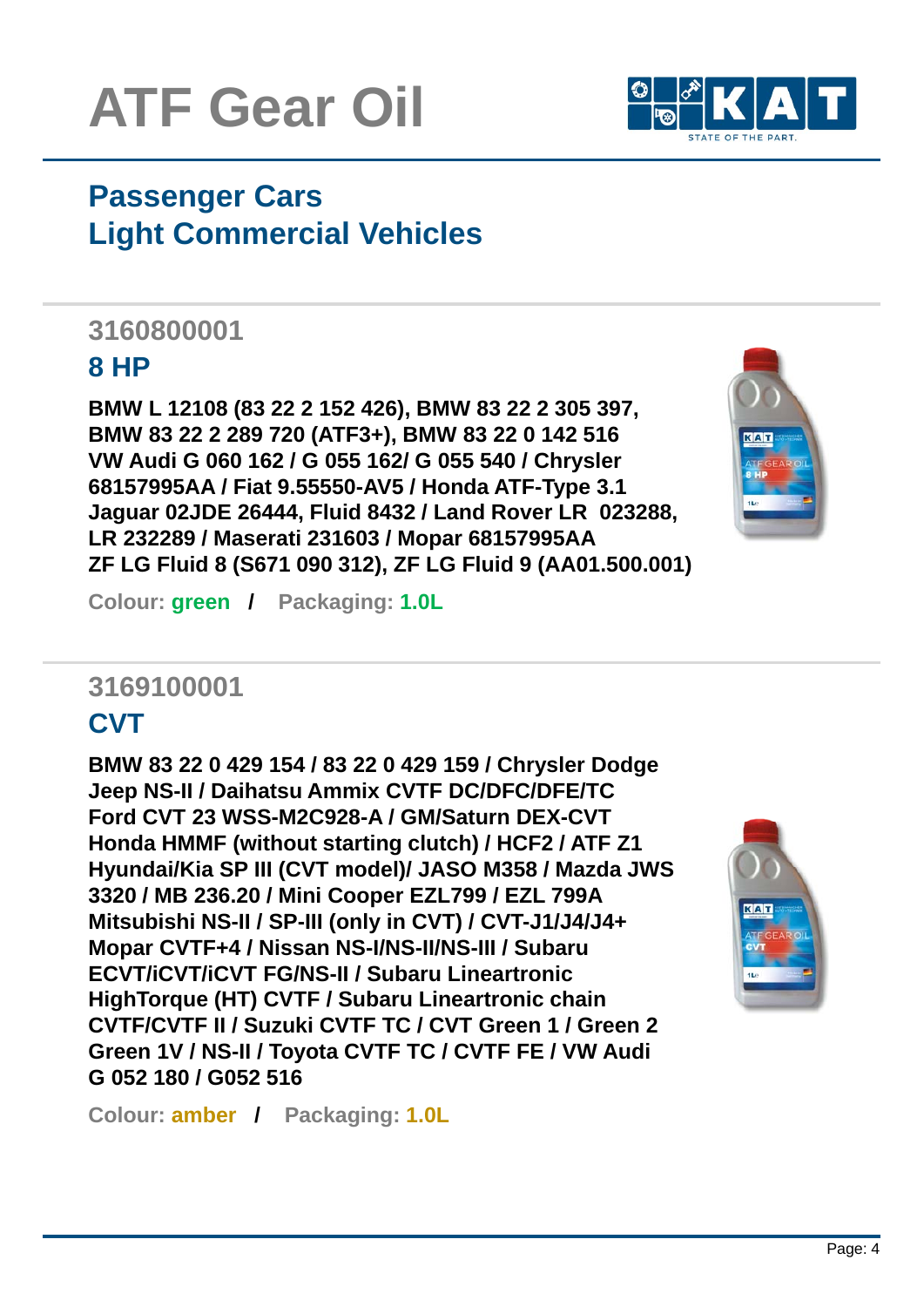# **ATF Gear Oil**

# **Passenger Cars Light Commercial Vehicles Heavy Commercial Vehicles**

## **3160300001**

### **Dexron® III H**

**GM Dexron III-H / Allison C4/Cat TO-2 / Ford Mercon MAN 339 Typ Z1/V1 / MB 236.1/236.5/236.6/236.7 Voith 55.6335.3X (G607) / Volvo 97341 ZF TE-ML 03D/04D/09/11/14A/17C**

**Colour: red / Packaging: 1.0L**

### **3160600001**

### **Dexron® VI**

**GM Dexron® VI / Ford Mercon® LV / AisinWarner JWS 3324, AW-1, F8FXX / Bentley P/N PY112995PA / BMW/Mini P/N 83 22 0 142 516, 83 22 0 397 114, 83 22 2 163 514 (BMW 8072B) / Chrysler, Dodge, Jeep P/N 05127382AA 68043742AA / FORD Lincoln Mercury P/N XT-10-QLV (LV) P/N XT-6-QSP or-DSP (SP) / GM/GMC/Opel/Saturn AW1 P/N 88863400, 88863401 / Honda Acura DW-1/ 082000-9017 (ATF Type 3.1) / Hyundai-Kia NWS-9638 T-5 P/N 040000C90SG, SP-IV/ SPH-IV / Jaguar Fluid 8432 Jaguar Land Rover P/N TYK 500050, LR0022460 / JASO M315, Class 1A / Maserati P/N 231603 / Mazda FW 6A EL FW 6AX EL, FZ / MB 236.12, 235.14, 236.41 / Mitsubishi SP-IV/ ATF-J3 / Nissan Infinity Matic-S / Porsche P/N 000 043 304 00 / Saab P/N 93 165 147, AW-1 / Shell 3353, 134, 1375.4 / Toyota/ Lexus Scion WS VW Audi G 052 533, G 055 005 (-A,A2) G 055 540 (A2)**

**Colour: red / Packaging: 1.0L**





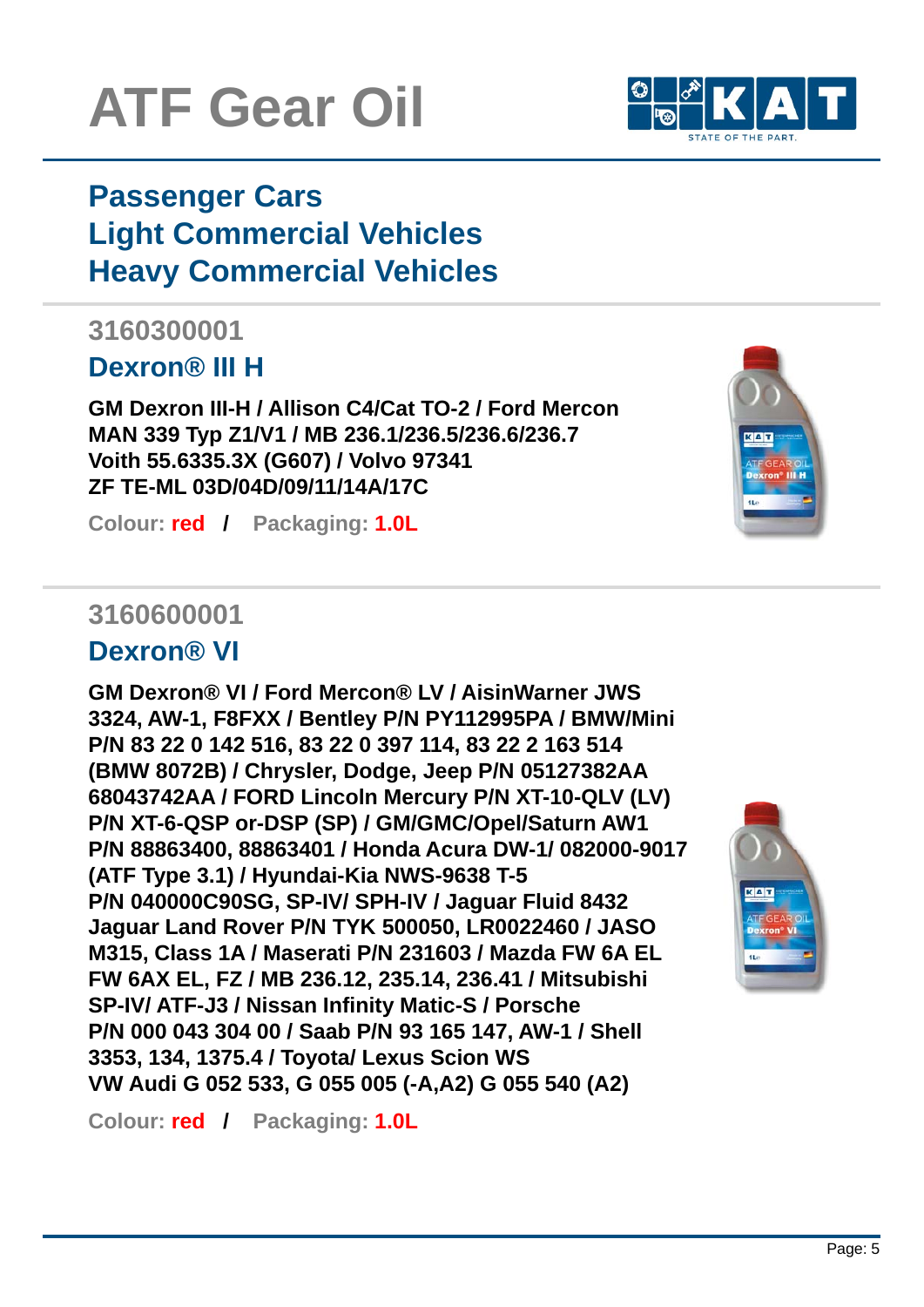



# **Passenger Cars Light Commercial Vehicles**

# **3169200001**

### **DSG**

**VW G 052 182 A2/A6 (TL 521 82) / VW G 052 529 A2/A6 (TL 52 529) / VW G 055 529 (TL 52 529-C) / Bugatti Veyron BMW DCTF-1 (82 22 0 440 214) / MTF LT-5 (83 22 2 167 666) 83 22 0 397 244, 83 22 2 147 477 / Chrysler Powershift 6-Speed G68044345EA&GA / Ferrari TF DCT-F3 / Ford Nissan Powershift 6-Speed (GFT) WSS-M2C936-A WSS-M2C-200-D2 / MB 236.21 / MB 236.25 / Mitsubishi Dia-Queen SSTF-1 / TC-SST 6-Speed (GFT) / Porsche Peugeot / Citroen 6DCT451 (PSA 9734.S2) / Renault BOT 450 EDC 6-Speed (Getrag) / Volvo Powershift 6-Speed (GTF) 1161838/1161839**



**Colour: amber / Packaging: 1.0L**

#### **3161500001 MB 15**

**MB 236.15**

**Colour: blue / Packaging: 1.0L**

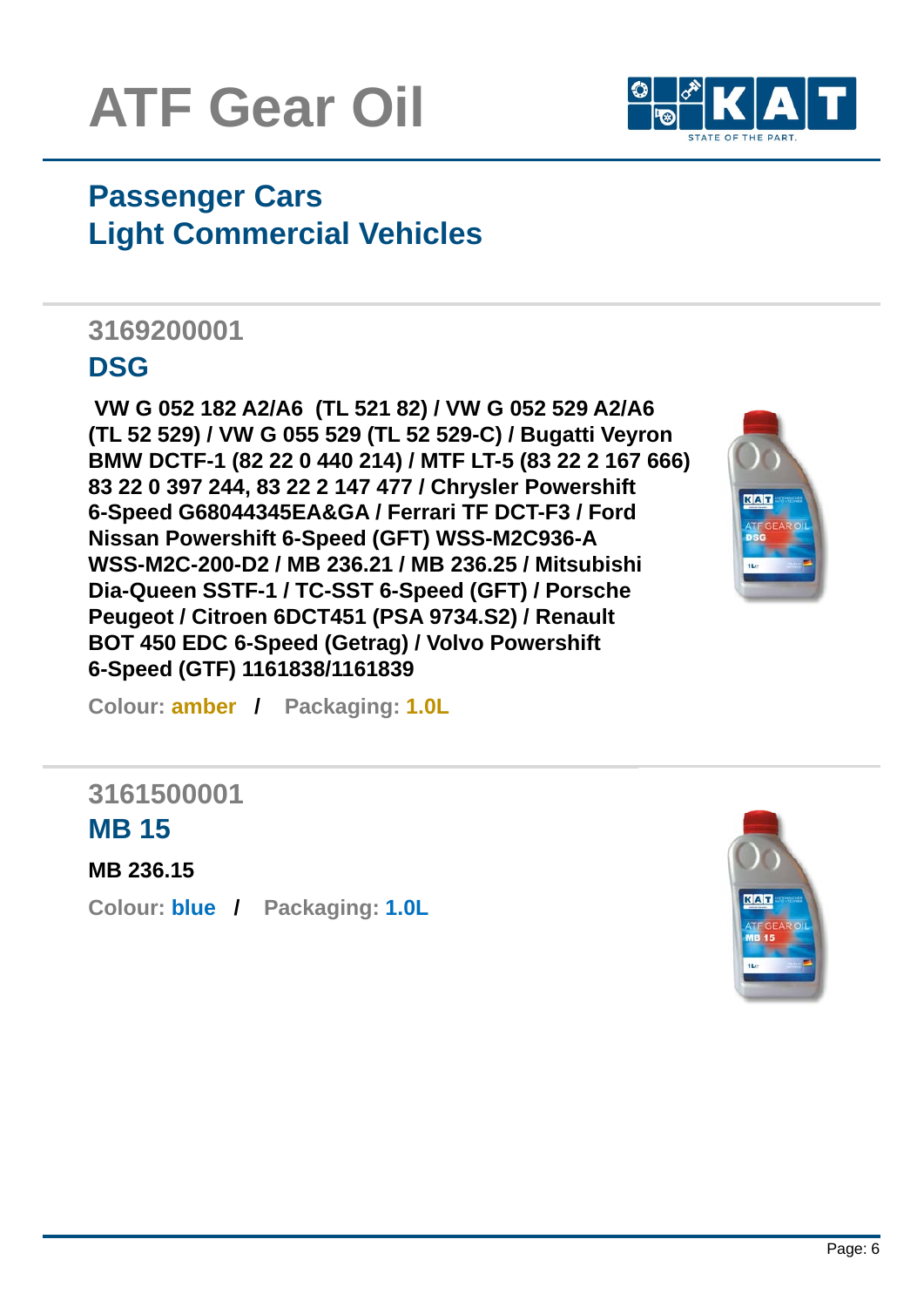# **ATF Gear Oil**



# **Passenger Cars Light Commercial Vehicles**

## **3160100001**

#### **Premium 1 Pro**

**Aisin Warner JWS 3309 (T-IV) / JWS 3324 (WS) AW-1 BMW 7045E, 8072 B, LA2634, LT 71141 / Ford Mercon® Mercon® V, FNR5 / Chrysler, Dodge, Jeep ATF +3® / DSIH 6p805 (Geely, Ssangyong, Mahindra 6sp) / GM TASA / Dexron® II (IID, IIE), III (IIIF, IIIG, IIIH) / Honda ATF Z1 (except in CVT), DW-1 / Hyundai/Kia SP-II, SP-III, SP-IV, SPH-IV, SPH-IV RR, SPIV-M, JWS 3314, JWS 3317 NWS 9638 / Idemitsu K17(JATCO) / JASO 1A, 1A-LV Kia Red-1 / Mazda ATF F-1, ATF M-III, ATF M-V / MB 236.1 236.2, 236.3, 236.5, 236.6, 236.7, 236.9, 236.10, 236.11 236.12, 236.14, 236.15, 236.41, 236.81, ATF 3403 Mitsubishi Diaqueen J2, J3, ATF PA, SP-II, SP.III, SP-IV Mopar ASRC / Nissan 402, Matic D,J,K,S,W / PSA AL-4, Renault DP-O / Saab 3309/ Saturn T-IV Fluid / Subaru ATF ATF-HP / Suzuki 3314, 3317 / Texaco N402 (JATCO) Toyota T, T-II, T-III, T-IV, WS (JWS 3324) / Volvo 4 speed 6 speed (2011-2013 )/ VW, Audi G 052 162, G 052 540 G 052 990, G 055 005, G 055 025, G 055 162 ZE TE-ML 09, 11 (3/4/5 speed), ZF 6 speed**



**Colour: red / Packaging: 1.0L**

All **KAT – STATE OF THE PART.** ATF Gear Oils are available in various packaging sizes. 1.0L / 5.0L for regular oil changes and 205L for commercial clients.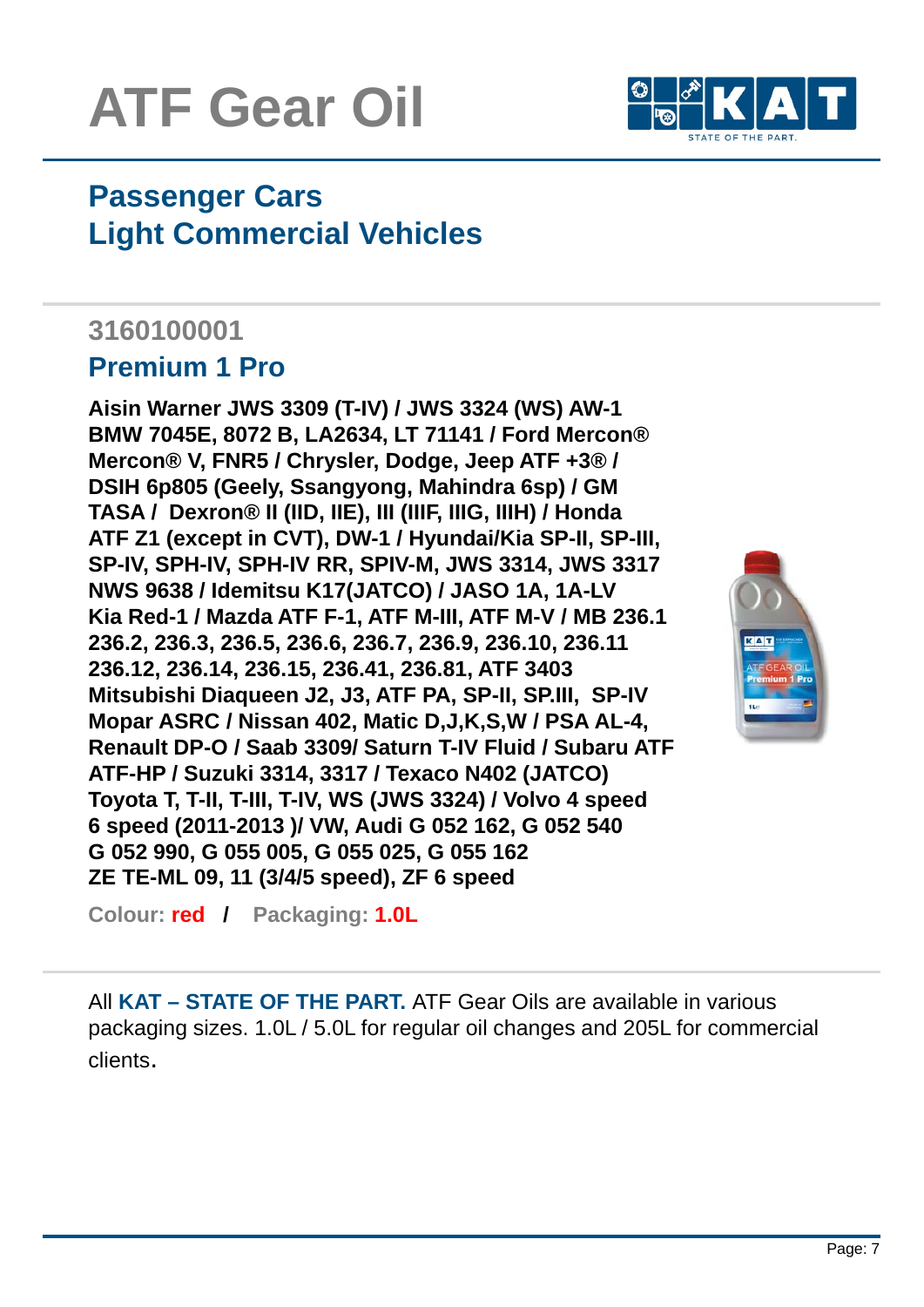

# **Passenger Cars Light Commercial Vehicles Heavy Commercial Vehicles**

### **3151100001**

## **SHF 11 PRO**

**DIN 51524 T3 / ISO 7308 / FORD M2C204-A / Chrysler MS-11655B MAN M 3289 / MB 345.0 / PSA S712710 / ZF TE-ML 02K (ZF000832) VW TL 52146 (G002000) / Bentley JNV862564F / BMW 81 22 9 407 758 82 11 1 468 041 / 83 29 0 429 576 / Fendt X 902011622 / Opel B 0400070 / Porsche 000 043 203 33 / Saab 3032380 / Volvo 1161529**

Colour: **green** / Packaging: **1.0L**

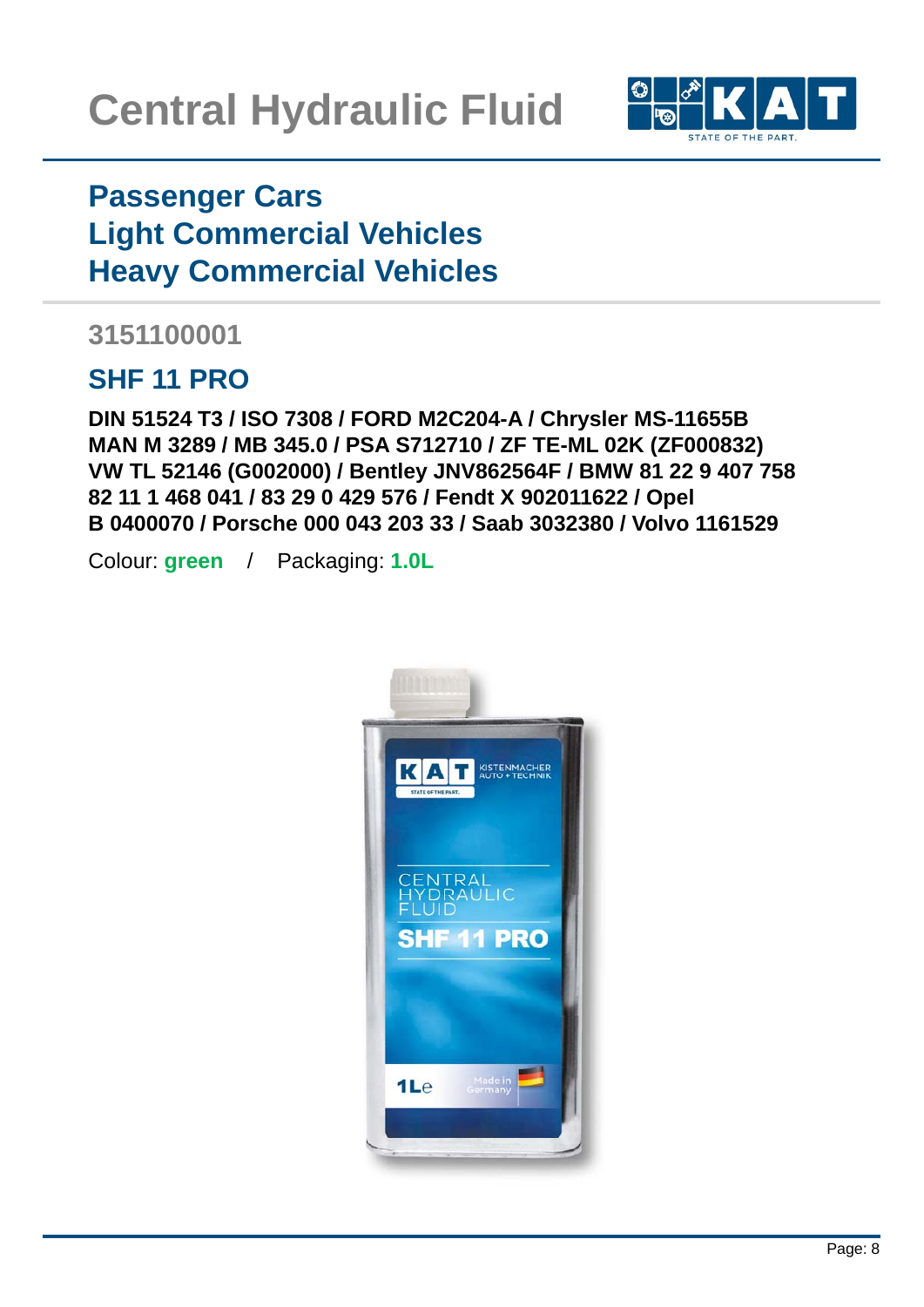



# **Passenger Cars Light Commercial Vehicles**

**3140400###** 

## **DOT 4**

Classification:

#### **FMVSS 116 DOT 4 / SAE J 1703 F / ISO 4925**

**Colour: clear / Packaging: 0.5L / 1.0L**



**3140400001 1.0L** 



**3140400500 0.5L**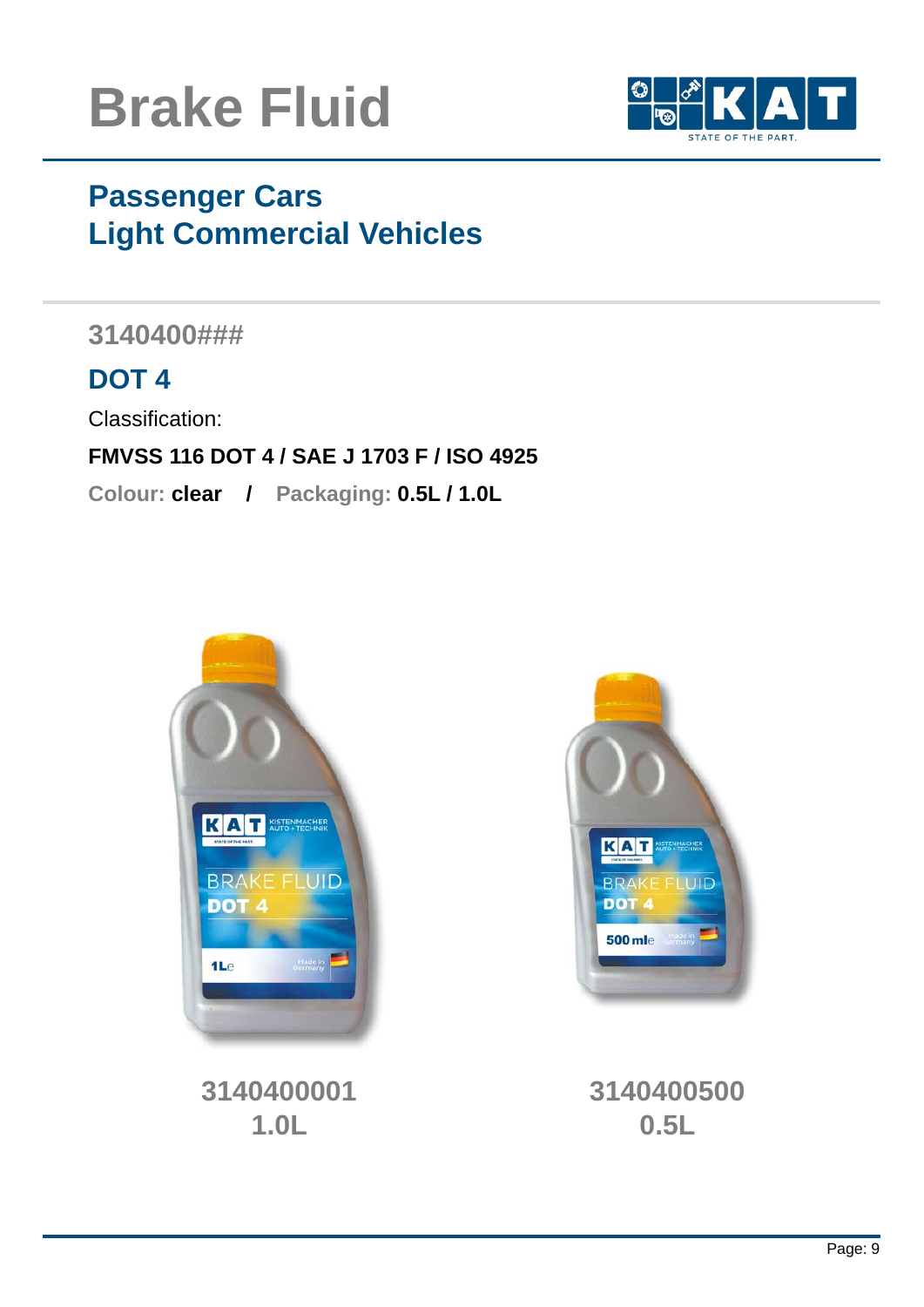# **Coolant**

# **Passenger Cars Light Commercial Vehicles Heavy Commercial Vehicles**

#### **3121110501**

## **Antifreeze Protection 11**

Classification: **ASTM D 3306/ SAE J 1034**

**VW TL 774 C (G11) / MB 325.0 / MB 325.2 MAN 324 NF**

**Colour: blue / Packaging: 1.5L**

**Ready Mix -25°C**

### **3121210501**

## **Antifreeze Protection 12+**

**VW TL 774 F (G 12+) / VW TL 774 D (G 12) MB 325.3 / MAN 324 SNF/ Ford WSS-M97B44-D / Opel GM 6277M**

**Colour: red-violet / Packaging: 1.5L**

**Ready Mix -25°C**

### **3121310501**

### **Antifreeze Protection 13**

Classification: **ASTM D4985 / ASTM D 3306 / SAE J1034**

**VW TL 774 J (G13) / MB 325.6 / MB 325.5 / MAN 324 Si-OAT Deutz DQC CC-14 / Audi / Bentley / Bugatti / Lamborghini Seat / Skoda**

**Colour: violet / Packaging: 1.5L**

**Ready Mix -25°C**

All **KAT – STATE OF THE PART.** Coolants are available as concentrate and in various packaging sizes. 1.0L / 1.5L for regular refills and 205L for commercial clients.







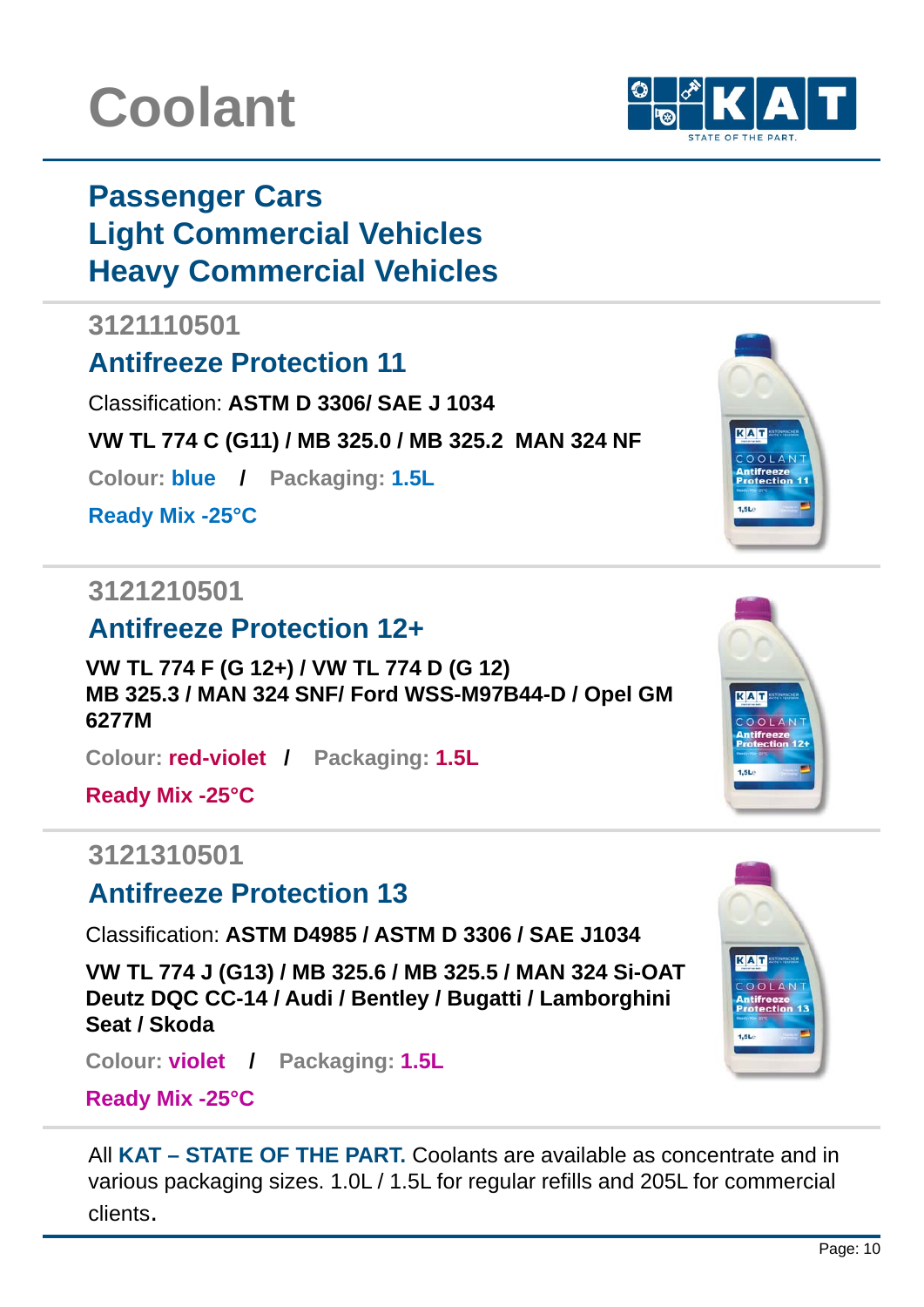



# **Passenger Cars Light Commercial Vehicles Heavy Commercial Vehicles**

## **3110000010**

### **AdBlue®**

Classification:

#### **DIN 70070 / ISO 22241-1 /-2 /-3**

**Colour: clear / Packaging: 10.0L**



All **KAT – STATE OF THE PART.** AdBlue® is available in various packaging sizes. 1.0L / 5.0L / 10.0L / 20.0L for regular refills and 1,040L for commercial clients.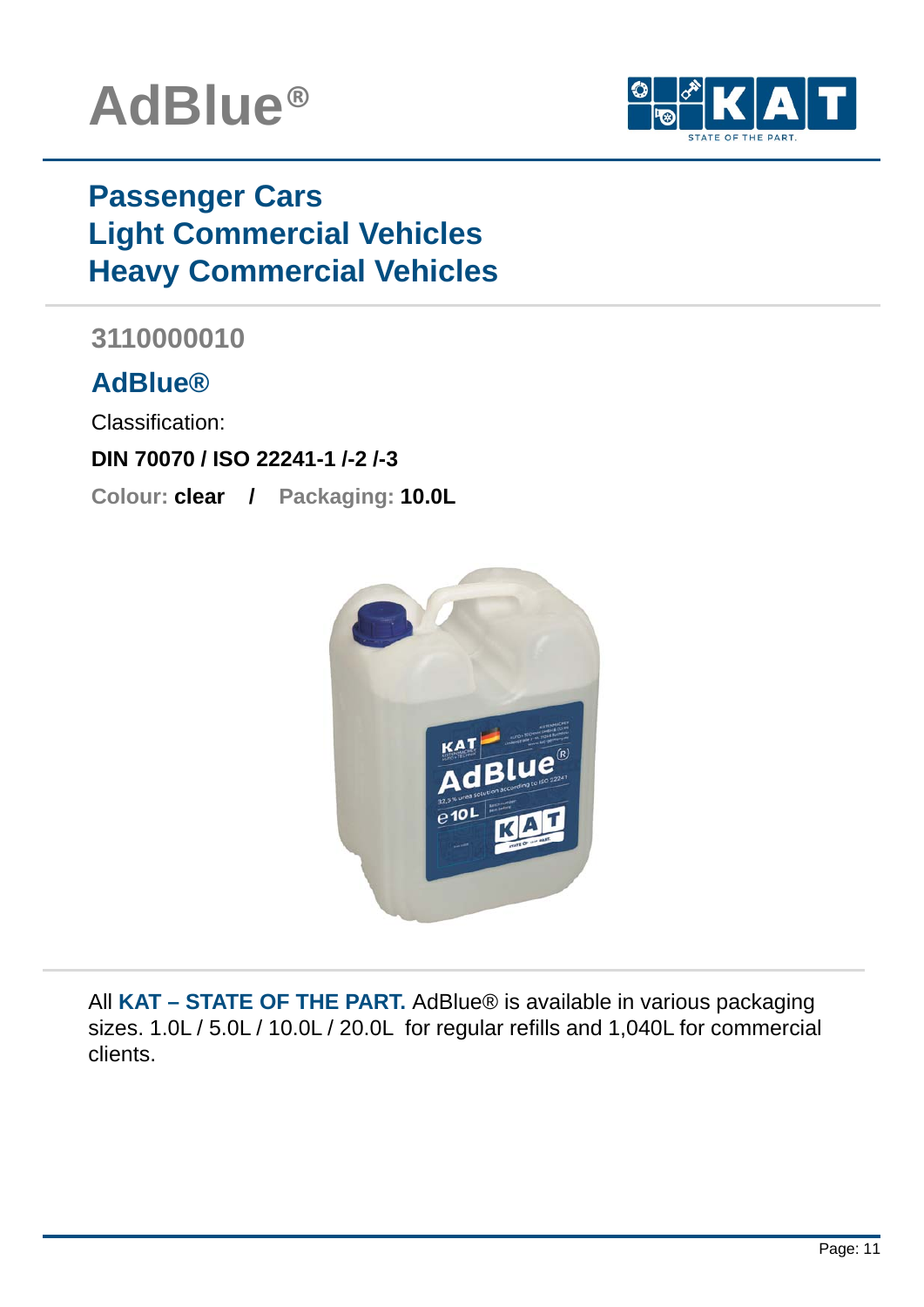



# **Passenger Cars Light Commercial Vehicles Heavy Commercial Vehicles**

#### **31000000###**

#### **Grease**

Classification:

**DIN 51502:KP3K-20**

**Colour: blue / Packaging: 1.0 kg** 

#### **KAT – STATE OF THE PART.** Grease

offers a high durability with long service life providing the following key performances:

- lithium based
- temperature range from -30º to +150ºC



| <b>KAT Ref.:</b> | <b>Description</b>                   | Type:             | Pack Size:       | Colour:       |
|------------------|--------------------------------------|-------------------|------------------|---------------|
|                  |                                      |                   |                  |               |
| 3100000500       | High Performance Multipurpose Grease | NLG <sub>13</sub> | 500 grams        | yellow / blue |
| 3100000001       | High Performance Multipurpose Grease | NLG <sub>13</sub> | 1 <sub>kg</sub>  | yellow / blue |
| 3100000005       | High Performance Multipurpose Grease | NLG <sub>13</sub> | $5$ kg           | yellow / blue |
| 3100000015       | High Performance Multipurpose Grease | NLGI3             | 15 <sub>kg</sub> | yellow / blue |
| 3100000180       | High Performance Multipurpose Grease | NLG <sub>13</sub> | 180 kg           | yellow / blue |

**Further specifications available on request:**

#### **Type: NLGI2 / NLGI1.5 / Calcium base Packaging: metal & plastic cans / cartridges / buckets / pouches**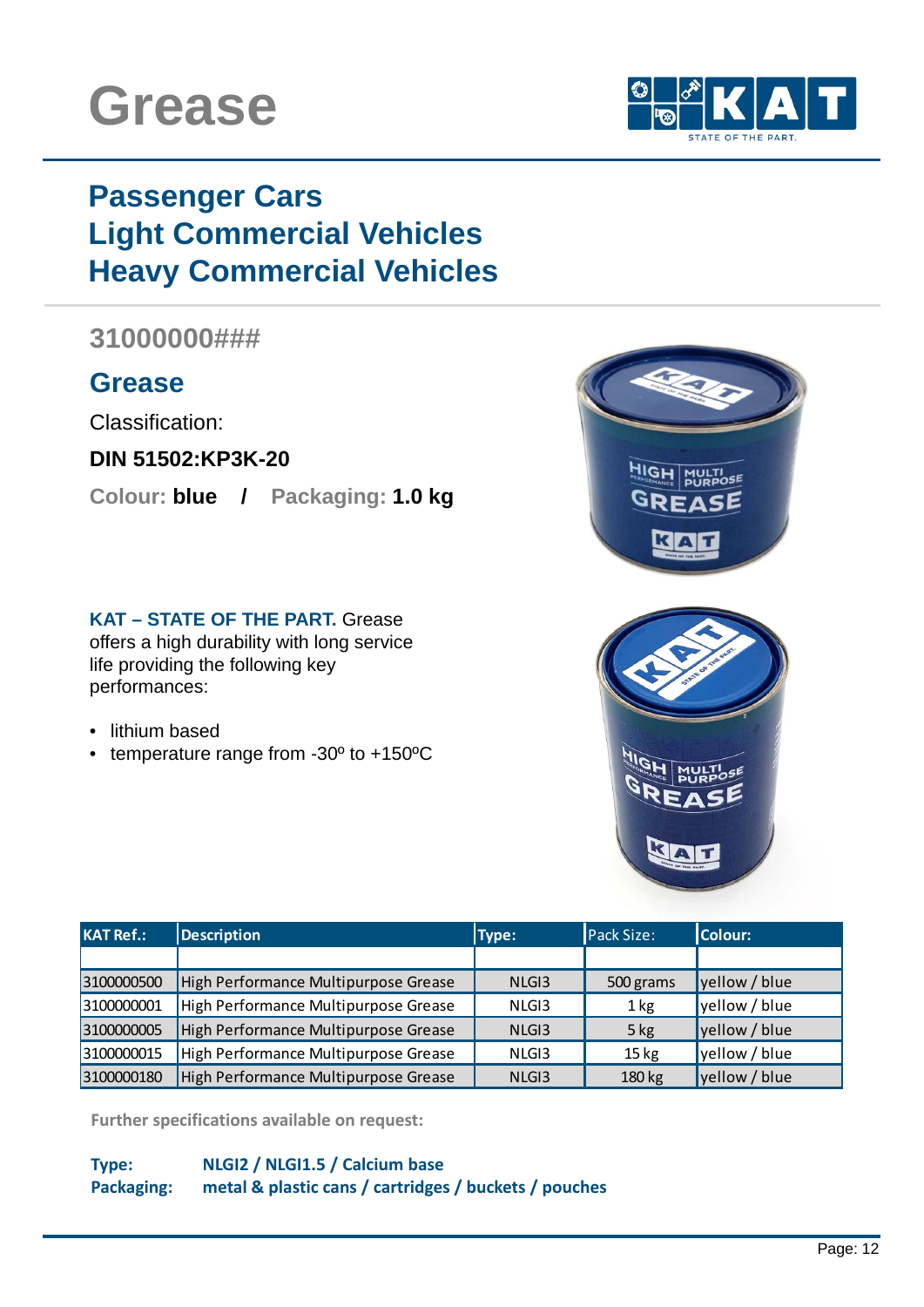

#### **Management**

Stefan Gottweis (picture: middle) gottweis@kat-germany.de – Fon: +49 (0)4181 – 99054 19 Carsten von Rönn (picture: 2.f.r.) vonroenn@kat-germany.de – Fon: +49 (0)4181 – 99054 18

#### **Sales Middle East**

Tim Ole Nommensen (picture: 4.f.r.) nommensen@kat-germany.de – Fon: +49 (0)4181 – 99054 15

#### **Sales Europe, Israel**

Anja Marcussen (picture: 3.f.l.) marcussen@kat-germany.de – Fon: +49 (0)4181 – 99054 13

#### **Sales North East Asia**

Olaf Maaß (picture: 4.f.l.) maass@kat-germany.de – Fon: +49 (0)4181 – 99054 12

#### **Sales Central- and South America**

Daniel Neuberger (picture: 1.f.r.) neuberger@kat-germany.de – Fon: +49 (0)4181 – 99054 43

#### **Sales South America**

Gil António Dorn Guerra (picture: 1.f.l.) dornguerra@kat-germany.de – Fon: +49 (0)4181 – 99054 27

#### **Sales South East Asia**

Tim Roß (picture: 2.f.l.) ross@kat-germany.de – Fon: +49 (0)4181 – 99054 27

#### **Sales China**

Jennifer Tu (picture: 3.f.r.) tu@kat-germany.de – Fon: +49 (0)4181 – 99054 11